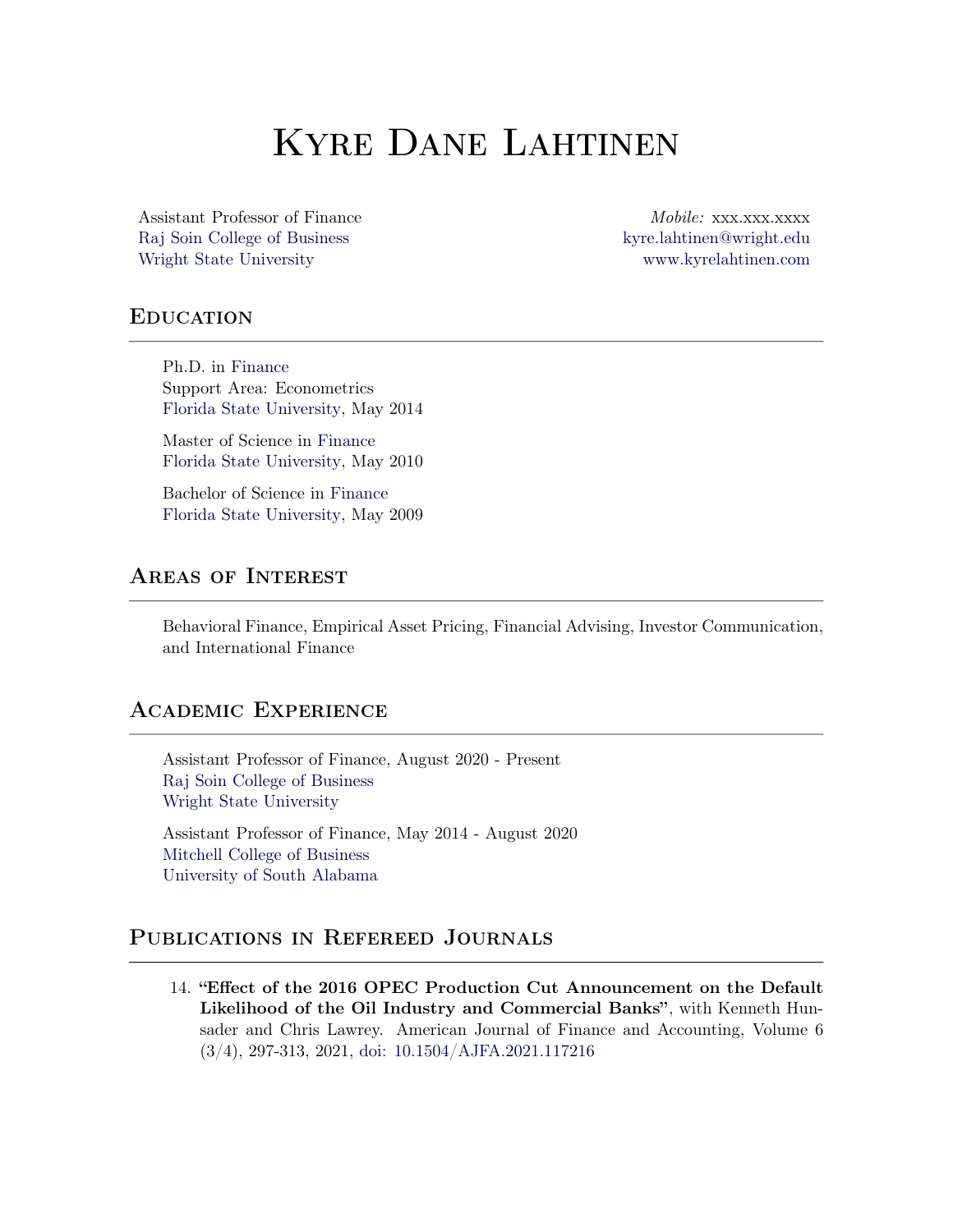- 13. "The Investors Exchange's (IEX) Impact on Investors, with Alan Chow and Chris Lawrey, Journal of Asset [Management,](https://doi.org/10.1057/s41260-020-00194-x) Volume 22 (1), 2021, 51-61, doi: 10.1057/s41260- 020-00194-x
- 12. "Comparison of Estimators of Equity Return Standard Deviation Using Pitman Closeness Criterion and Control Charting Applications", with Alan Chow and Kelsey Edwards, Studies in Business and Economics, Volume 15 (1), 2020, 5-12, doi: [10.2478/sbe-2020-0001](https://doi.org/10.2478/sbe-2020-0001)
- 11. "Equity Risk: Measuring Return Volatility Using Historical High-Frequency Data", with Alan Chow, Studies in Business and Economics, Volume 14 (3), 2019, 60-71, doi: [10.2478/sbe-2019-0043](https://doi.org/10.2478/sbe-2019-0043)
- 10. "Motivating Gender Use in Financial Research: A Survey of Recent Literature", Review of [Behavioral](https://doi.org/10.1108/RBF-06-2018-0056) Finance, Volume 12 (3), 2019, 242-258. doi: 10.1108/RBF-06-2018-0056
- 9. "A Pitman Closeness Evaluation of Range-based Estimators in Shortened Time Horizons", with Kelsey Edwards, Alan Chow, and Gwendolyn Pennywell, Journal of Business and Economic Perspectives, Volume XLVI (1), Spring/Summer, 2019, 121-134
- 8. "Real Estate Pre-License Education: A National Call for Reporting Transparency", with J. Reid Cummings and Kenneth Hunsader, Journal of Real Estate Practice and Education, Volume 21(1), 2018, 77-84, [doi:10.5555/1521-4842.21.1.77](http://www.aresjournals.org/doi/abs/10.5555/1521-4842.21.1.77)
- 7. "Social Media Sentiment and Market Behavior", with Ermanno Affuso, Empirical Economics, Volume 57 (1), 2019, 105-127, doi: [10.1007/s00181-018-1430-y](https://doi.org/10.1007/s00181-018-1430-y)
- 6. "Beta Dispersion and Portfolio Returns", with Chris Lawrey and Ken Hunsader, Journal of Asset [Management,](https://doi.org/10.1057/s41260-017-0071-6) Volume 19 (3), 2018, 156-161, doi: 10.1057/s41260- 017-0071-6
- 5. "Compensation of Investment Advisors", with Stephan Shipe, The Journal of Investing, Volume 27(1), 2018, 80-86, doi: [10.3905/joi.2018.27.1.080](https://doi.org/10.3905/joi.2018.27.1.080)
- 4. "A Comparison of Index and Equity Volatility Using Range-Based Estimators", with Alan Chow and Gwendolyn Pennywell, the Journal of Business and Economic Perspectives, Volume XLV (1), Spring/Summer, 2018, 10-22
- 3. "Readability of Financial Advisor Disclosures", with Stephan Shipe, Journal of Empirical Finance, Volume 44, 2017, 36-42, doi: [10.1016/j.jempfin.2017.08.002.](https://doi.org/10.1016/j.jempfin.2017.08.002)
- 2. "Motivating Capital Investment by Using the Audit Process to Increase Financial Transparency", with with J. Reid Cummings, Gabriel D. Ramirez, and Divesh S. Sharma, Asian Journal of Finance & Accounting, Volume 10, Issue 1, 2018, 81-114, doi: [10.5296/ajfa.v10i1.11810](https://doi.org/10.5296/ajfa.v10i1.11810)
- 1. "The Effect of Social Media and Gender on the Stock Market", with Bong Soo Lee, The Journal of Behavioral Finance & Economics, Volume 5, Issues 1&2, 2015-2016, 35-68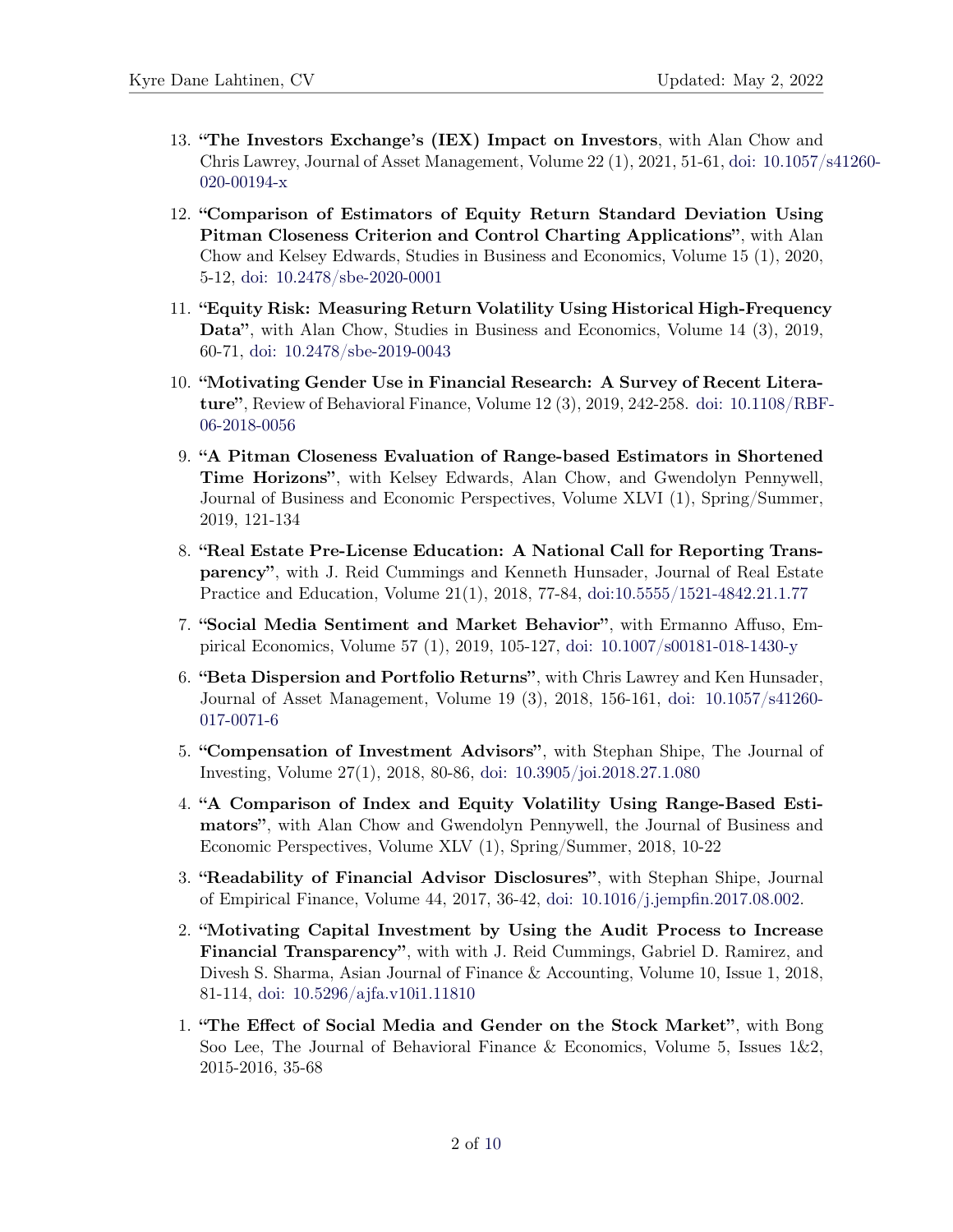## PAPERS IN SUBMISSION AND UNDER REVIEW

"Only time will tell, really? A sentiment analysis of cybersecurity risk disclosure", with Ronald C.W. Tsang, Amelia A. Baldwin, Joseph F. Hair, Jr, and Ermanno Affuso. *Revise and Resubmit to the International Journal of Accounting Information Systems*

## Working Papers

"The impact of product markets and gender on investment behavior", with Daniel Bradley and Stephan Shipe, Semifinalist for Best Paper in Investments Award, Financial Management Association Annual Meeting, New Orleans, LA, 2019

"Cross-Country Gender Bias and Corporate Cash", with with Jaroslav Horvath

"Mini Flash Crashes", with Brian Roseman, Bonnie Van Ness, and Robert Van Ness

# Works in Progress

"A Comparison of Technical Indicators of Volatility", with Alan Chow

"Further Analysis of Financial Advisor Disclosures", with Nathan Mauck, Leigh Salzsieder, and Stephan Shipe

## Conference Participation

"Mini Flash Crashes" with Brian Roseman, Bonnie Van Ness, and Robert Van Ness. Presented by Brian Roseman at the Southern Finance Association Annual Meeting, Orlando, FL, 2019

"The Impact of Product Markets and Gender on Investment Behavior" with Daniel Bradley and Stephan Shipe. Presented by Stephan Shipe at the Southern Finance Association Annual Meeting, Orlando, FL, 2019

"The Impact of Product Markets and Gender on Investment Behavior" with Daniel Bradley and Stephan Shipe. Presented by Stephan Shipe at the Financial Management Association Annual Meeting, New Orleans, LA, 2019, Semifinalist for Best Paper in Investments Award

"Comparison of Stock Return Volatility Using Range Based Estimators" with Al Chow and Alexander Theodore. Presented by Alexander Theodore at the Society of Business, Industry, and Economics Annual Meeting, Sandestin, Florida, 2017

"Real Estate License Exam Pass-Fail Rates: Evidence Suggests Pre-License Education School Type Matters" with J. Reid Cummings and Kenneth Hunsader. Presented by J.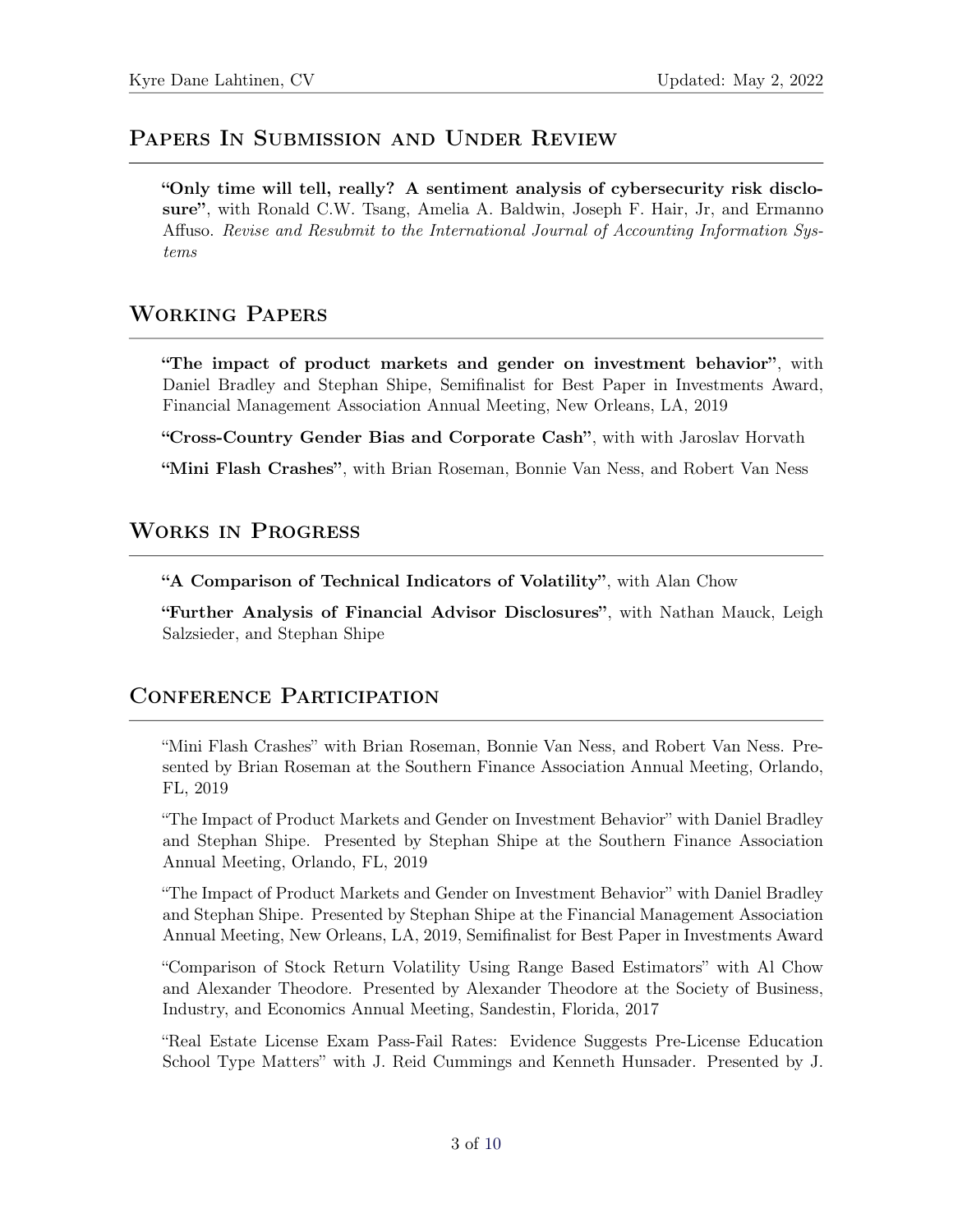Reid Cummings at the American Real Estate Society Annual Conference, Denver, Colorado, 2016

"Stock Pricing Volatility: Measuring Return Volatility with Historical High Frequency Data" with Al Chow and Rebecca Tang. Presented by Rebecca Tang at the Society of Business, Industry, and Economics Annual Meeting, Sandestin, Florida, 2016

"Social Media Sentiment and Market Behavior" with Ermanno Affuso. Presented by Kyre Lahtinen at the Financial Management Association Annual Meeting, Las Vegas, Nevada, 2016

# DIRECTED RESEARCH

#### Dissertations

Role: Committee Chair Student: Julan Al-Yassin Timeframe: 2020 - Present

Role: Committee Member Student: Ron Tsang Title: Investor Reactions on Risk Disclosure: Evidence from Cybersecurity Incidents Timeframe: 2019 - 2020 Outcome: PhD Granted

### Honors Theses

Role: Committee Member Student: Lauren Carrubba Title: The Impact of Beta Dispersion on Stock Returns Timeframe: 2018-2019 Outcome: Honors Requirements Successfully Completed Role: Committee Member Student: Julia Whitley

Title: Analysis of an Individual's Risk Associated with Socially Responsible Investing Timeframe: 2014 - 2015 Outcome: Honors Requirements Successfully Completed

# Teaching Experience

#### Teaching Performance Summary

Average Score (All Courses Taught): 4.5/5.0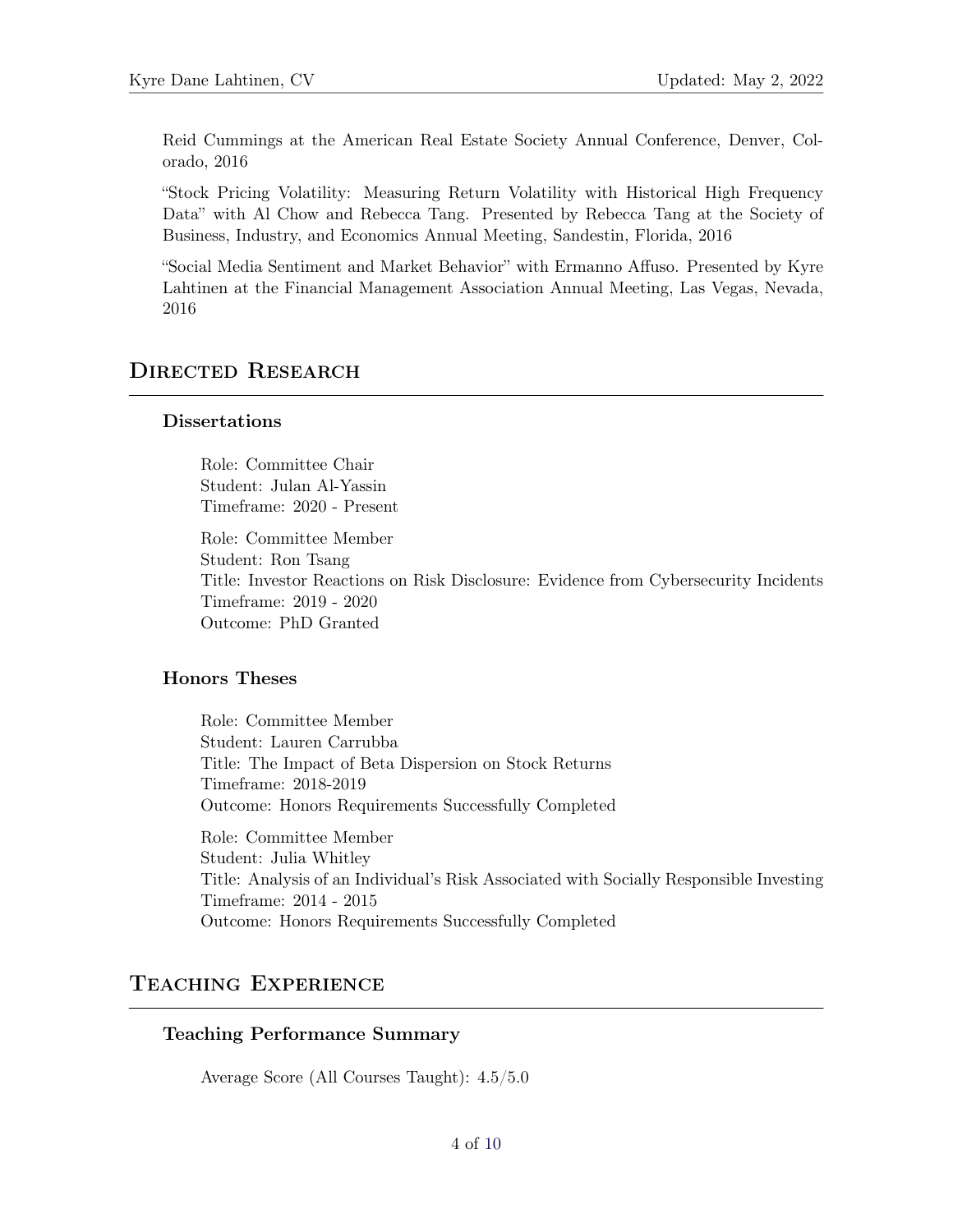### Teaching Awards

Professor of the Year Mitchell College of Business, University of South Alabama, 2017 - 2018

Mortar Board Top Prof University of South Alabama, 2017

College of Business Outstanding Doctoral Student Teaching Award Florida State University, 2013

#### <span id="page-4-0"></span>Assistant Professor

Introduction to Quantitative Finance (FIN3220, Jr., Evaluations:  $N/A^{-1}$ ) Wright State [University](http://www.wright.edu), Spring 2020

Derivatives (FIN4[1](#page-4-0)30/6130, Sr./Graduate, Evaluations:  $N/A<sup>1</sup>$ ) Wright State [University](http://www.wright.edu), Fall 2020, Fall 2021

Analysis of Corporate Financial Information (FIN4220/6220, Sr./Graduate, Evaluations:  $N/A<sup>1</sup>$  $N/A<sup>1</sup>$  $N/A<sup>1</sup>$ )

Wright State [University](http://www.wright.edu), Fall 2020, Spring/Fall 2021

Survey of Finance (MBA5300, Graduate, Evaluations:  $N/A<sup>1</sup>$  $N/A<sup>1</sup>$  $N/A<sup>1</sup>$ ) Wright State [University](http://www.wright.edu), Summer 2020, Spring/Summer 2021

Student Managed Investment Fund I/II (FIN425/426, Sr., Evaluations: 5.0/5.0)) [University](http://www.southalabama.edu) of South Alabama, Fall 2015, Spring/Fall 2016, Spring/Fall 2017, Spring/Fall 2018, Spring/Fall 2019, Spring/Fall 2020

Security Analysis and Portfolio Management (FIN421, Sr., Evaluations: 4.7/5.0)) [University](http://www.southalabama.edu) of South Alabama, Spring 2015, Spring 2016, Spring 2018, Spring 2019, Spring 2020

Investments (FIN420, Sr., Evaluations: 4.4/5.0)) [University](http://www.southalabama.edu) of South Alabama, Fall 2014, Spring/Summer/Fall 2015, Spring/Summer/Fall 2016, Spring/Summer/Fall 2017, Spring/Summer/Fall 2018, Spring/Summer/Fall 2019, Spring/Summer 2020

Intermediate Business Finance (FIN410, Sr., Evaluations:  $N/A<sup>2</sup>$ ) [University](http://www.southalabama.edu) of South Alabama, Summer 2014

Business Finance (FIN315, Jr., Evaluations: 4.2/5.0)) [University](http://www.southalabama.edu) of South Alabama, Fall 2014, Spring/Summer/Fall 2015, Fall 2016

Personal Finance (FIN300, Jr., Evaluations: 4.3/5.0) [University](http://www.southalabama.edu) of South Alabama, Summer 2014, Summer 2016, Summer/Fall 2017, Summer/Fall 2018, Summer/Fall 2019, Summer 2020

<sup>&</sup>lt;sup>1</sup>Wright State [University](http://www.wright.edu) does not perform student evaluations with numerical scores for assistant professors. <sup>2</sup>[University](http://www.southalabama.edu) of South Alabama does not administer evaluations during the summer.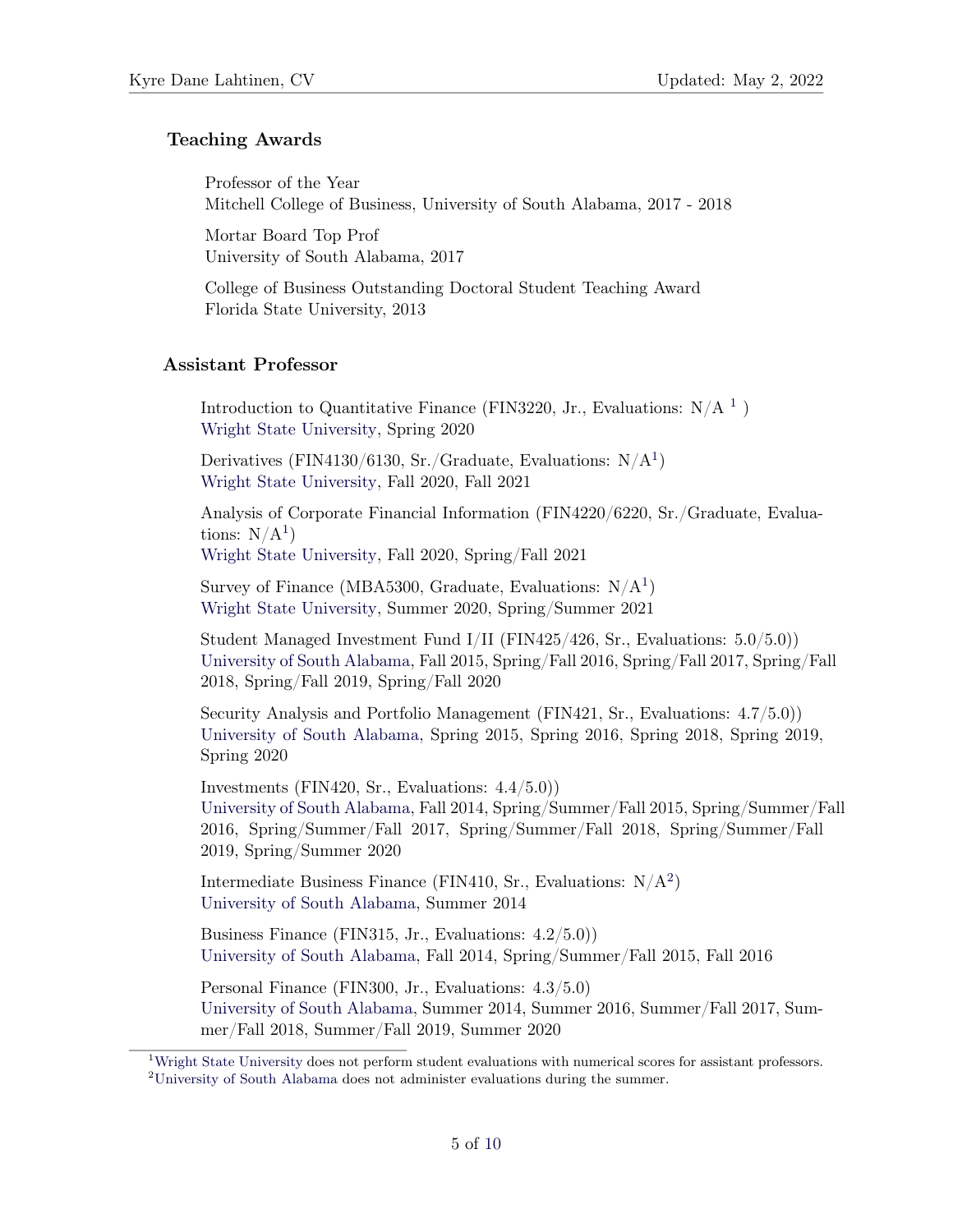#### Instructor

Doctoral Bootcamp Seminar (FIN5935, Graduate, Evaluations:  $N/A<sup>3</sup>$ ) Florida State [University,](http://www.fsu.edu) Summer 2013

Financial Management of the Firm (FIN3403, Jr., Evaluations: 4.5/5.0) Florida State [University,](http://www.fsu.edu) Fall 2012, Spring 2013, Spring 2014

Financial Markets and Institutions (FIN3244, Jr., Evaluations: 4.7/5.0) Florida State [University,](http://www.fsu.edu) Summer 2011, Summer 2012, Summer 2013

Quantitative Methods for Business (QMB3200, Jr., Evaluations: 4.4/5.0) Florida State [University,](http://www.fsu.edu) Fall 2013

#### Teaching Assistant

Problems in Financial Management (FIN5425, MBA) Florida State [University,](http://www.fsu.edu) Summer 2012, Fall 2012

Financial Derivatives (FIN5537, MSF) Florida State [University,](http://www.fsu.edu) Spring 2011

Investment Management & Analysis (FIN 5515, MSF) Florida State [University,](http://www.fsu.edu) Fall 2010

### **SERVICE**

### To the Profession

Referee: Empirical Economics, Financial Services Review, Journal of Asset Management

#### Conference Discussant:

FMA Annual Meeting (2014, 2015, 2016, 2017, 2018, 2019) SFA Annual Meeting (2019)

#### To the Department

Principal Contact, CFA Institute University Affiliation Program (UAP), University of South Alabama August 2019 - May 2020

Faculty Advisor, Jaguar Investment Fund, University of South Alabama August 2015 - May 2020

<sup>3</sup>Florida State [University](http://www.fsu.edu) does not administer evaluations to classes with enrollments below a certain threshold.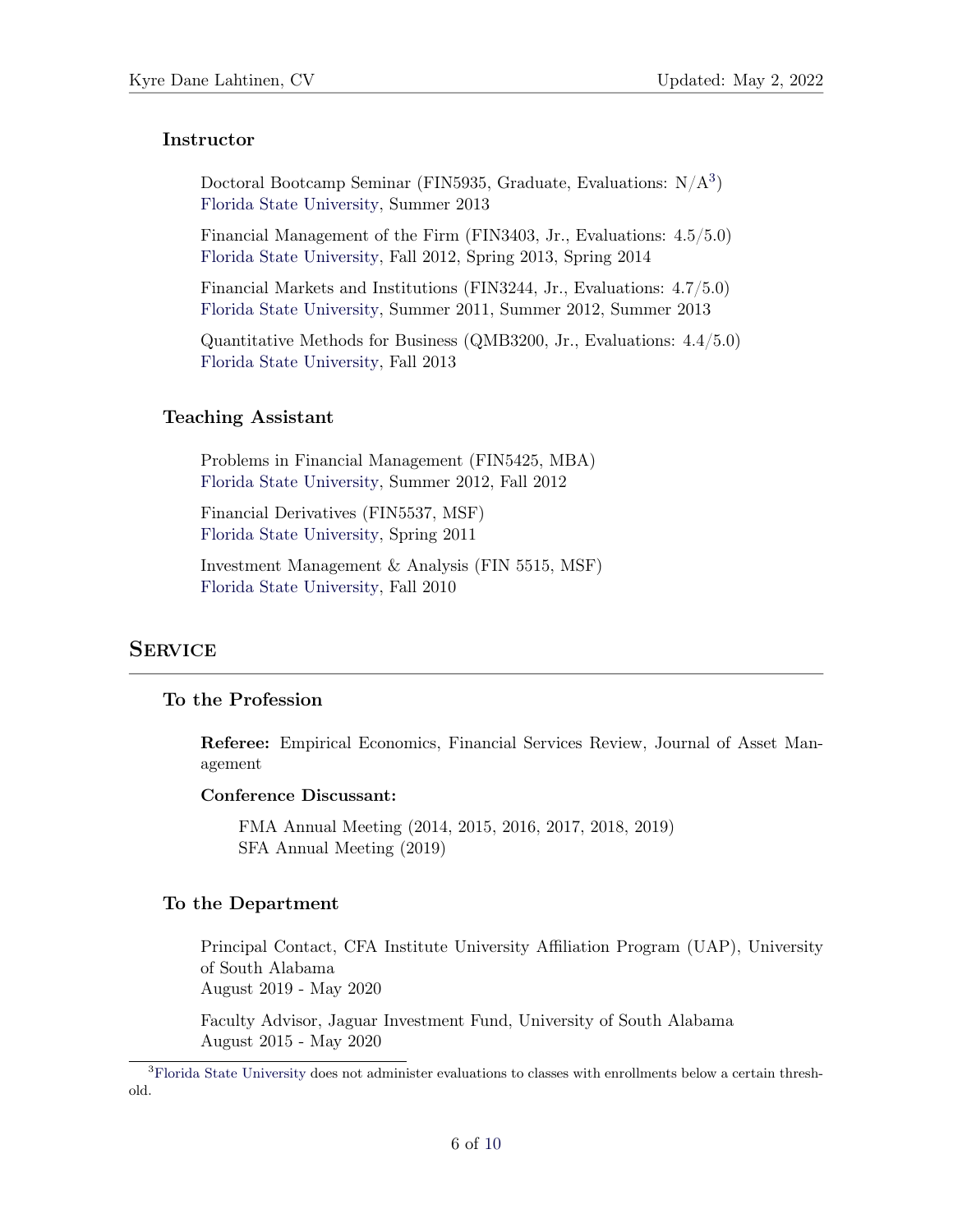Faculty Advisor, CFA Research Challenge, University of South Alabama October 2018 - January 2020

Faculty Supervisor, Quinnipiac G.A.M.E Forum Trip, University of South Alabama March 2019

Faculty Supervisor, CFA Forecast Dinner Trip, University of South Alabama February 2018, February 2019

Faculty Supervisor, CFA Forecast Dinner Trip, University of South Alabama February 2018, February 2019, February 2020

Faculty Supervisor, FMA Student Leaders Trip, University of South Alabama March 2016

Committee Member, Finance Faculty Search Committee, University of South Alabama

Fall 2014, Fall 2015

Organizer, Jaguar Investment Fund Presentation, University of South Alabama,

Presented to: Dept. of Econ. and Finance Advisory Council (April 2016, March 2018, November 2018, March 2019, November 2019) Jaguar Investment Fund Advisory Board (September 2017, November 2017, April 2018, November 2018, April 2019, November 2019)

#### To the College

Committee Member, Assurance of Learning Committee, University of South Alabama October 2014 - August 2015, August 2017 - May 2020

Chairperson, Student Development and Grievance Committee, University of South Alabama

August 2015 - August 2017

Committee Member, Faculty Standards Committee, University of South Alabama January 2016 - May 2017

Committee Member, Jaguar Investment Fund Creation Committee, University of South Alabama

July 2014 - July 2015

Committee Member, Temporary College Technology Review Committee, University of South Alabama February 2015

Organizer, Jaguar Investment Fund Presentation, University of South Alabama

Presented to: Mitchell College of Business Executive Advisory Council (February 2016, Febru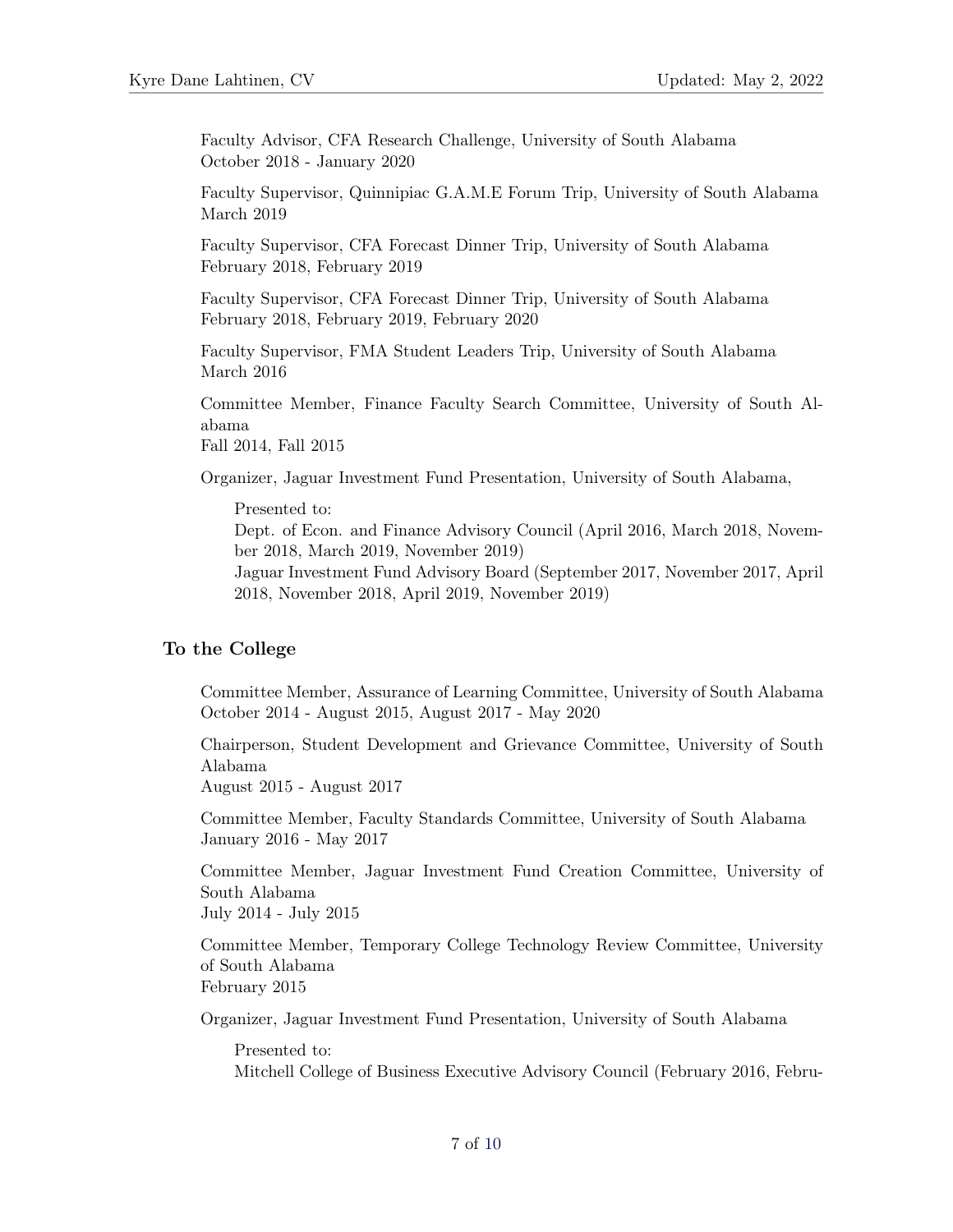ary 2018, February 2019, February 2020 Blue Chip Investment Club (September 2017, October 2018, October 2019)

### To the University

Committee Member, University Committee on Teaching and Learning, University of South Alabama

August 2019 - May 2020

Committee Member, College Research Committee, University of South Alabama July 2019 - May 2020

Organizer, John B. Saint Financial Analysis Center Tour, University of South Alabama

Presented to: University President and Board of Trustees (September 2016) University President and Chamber of Commerce (March 2016) New Student Recruiting Event (March 2016, March 2018, November 2018, November 2019)

Campus Guide, USA Week of Welcome, University of South Alabama August 2018

### **GRANTS**

"Research and Scholarly Development Grant: An Examination of the Effect of High-Frequency Trading on Financial Markets Utilizing Data Mining and Adaptive Cluster Distributed Machine Learning", Sponsored by University of South Alabama Principal Investigator, \$40,000 April 1, 2018 - March 31, 2019

"MRI: Acquisition of Adaptive Cluster for Performance and Forensics Analysis of Distributed Machine Learning", Sponsored by National Science Foundation, Award Number 1726069,

Other Investigator, \$115,100

October 1, 2017 - September 30, 2020

"2017 Summer Research Grant" Sponsored by Mitchell College of Business, \$10,000 July 1, 2017 - July 1, 2018.

"Faculty Productivity Grant", Sponsored by University of South Alabama, 1 Course Release

January 1, 2017 - May 1, 2017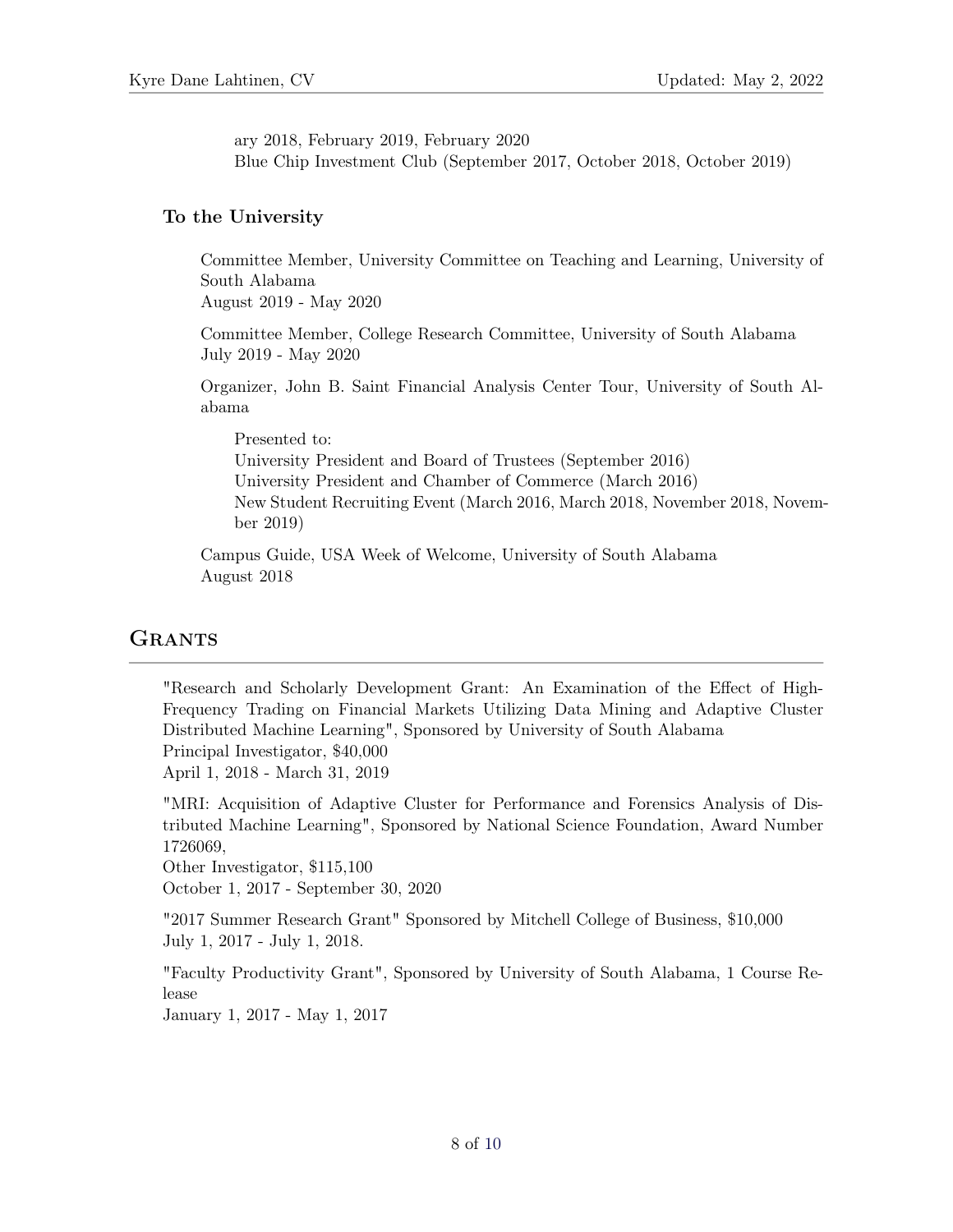### HONORS, AWARDS, AND CERTIFICATIONS

CFA Level II CFA Institute, Exam Passed May 2021 Semifinalist for Best Paper in Investments Award, for: "The impact of product markets and gender on investment behavior", with Daniel Bradley and Stephan Shipe Financial Management Association Annual Meeting, New Orleans, LA, 2019 Excellence in Research Award Mitchell College of Business, University of South Alabama, 2018 - 2019 Professor of the Year Mitchell College of Business, University of South Alabama, 2017 - 2018 Mortar Board Top Prof University of South Alabama, 2017 Quality Enhancement Plan Professional Development Fellow University of South Alabama, 2017 Finance Department Service Award Florida State University, 2013 College of Business Outstanding Doctoral Student Teaching Award Florida State University, 2013 President, Master of Science in Finance Student Association Florida State University, 2009 - 2010 Portfolio Manager, Florida State University Student Investment Fund Florida State University, 2009 - 2010

## Interviews and Popular Press

"Boom or bust? Local experts discuss the future of cryptocurrency as bitcoin prices soar", by Jason Johnson, Lagniappe Weekly, Jan 24, 2018, [\[Link\]](https://lagniappemobile.com/boom-bust-local-experts-discuss-future-cryptocurrency-bitcoin-prices-soar/)

"Stock Market Volatility", WPMI-TV 15, Jan 20, 2016

"From paying off credit cards to buying more beer, consumers benefitting from lower gas prices", Press-Register, Jan 21, 2015, [\[Link\]](http://www.al.com/news/mobile/index.ssf/2015/01/from_paying_off_credit_cards_t.html)

"Lower gas prices should help budgets of local governments", by John Sharpe, Press-Register, Jan 21, 2015, [\[Link\]](http://www.al.com/news/mobile/index.ssf/2015/01/cheaper_fuel_prices_could_mean.html)